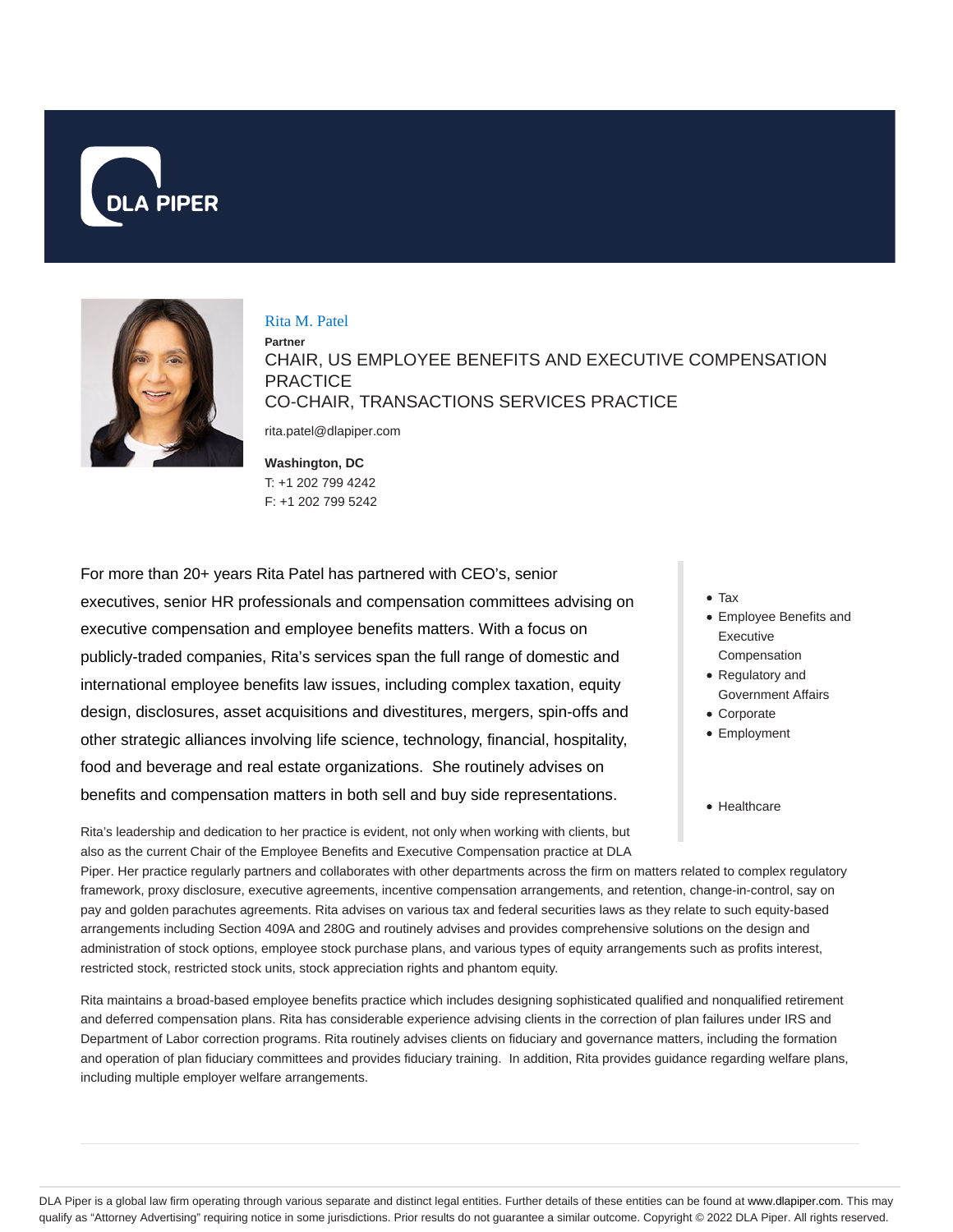# **Admissions**

- District of Columbia
- New York

## Prior Experience

Prior to joining the firm, Rita worked for the US Department of Justice through its Attorney General's Honor Program. Through this program, Rita practiced immigration law first as a US Immigration Court clerk and then as an attorney with the Executive Office for Immigration Review.

### **Recognitions**

Chambers USA 2021 - Band 3, District of Columbia Employee Benefits & Executive Compensation

• The Legal 500 United States

2021 - Recommended, Employee Benefits, Executive Compensation and Retirement Plans: Transactional 2018-20 - Recommended, Employee Benefits, Executive Compensation and Retirement Plans: Transactional 2018-20 - Recommended, Employee Benefits & Executive Compensation and Retirement Plans: Design 2017 - Recommended, Employee Benefits & Executive Compensation

### **Education**

- LL.M., Tax, Georgetown University 2000 with distinction
- J.D., Dickinson School of Law of the Pennsylvania State University 1996 Woolsack Honor Society
- B.A., American University 1993 magna cum laude

### **Courts**

United States Tax Court

### **Memberships**

- Member, 2021 Law360 Benefits Editorial Board
- American Bar Association, Taxation Section
	- o Vice Chair, Executive Compensation Subcommittee
	- Former Vice Chair, ERISA Litigation Subcommittee
- District of Columbia Bar Association, Taxation Section
	- Former Vice Chair, Employee Benefits Subcommittee

# Civic and Charitable

- Board Member, Children's National Hospital (Children's Health Board)
- Former Board Member, Street Law Board

### INSIGHTS

# **Publications**

DLA Piper is a global law firm operating through various separate and distinct legal entities. Further details of these entities can be found at www.dlapiper.com. This may qualify as "Attorney Advertising" requiring notice in some jurisdictions. Prior results do not guarantee a similar outcome. Copyright © 2022 DLA Piper. All rights reserved.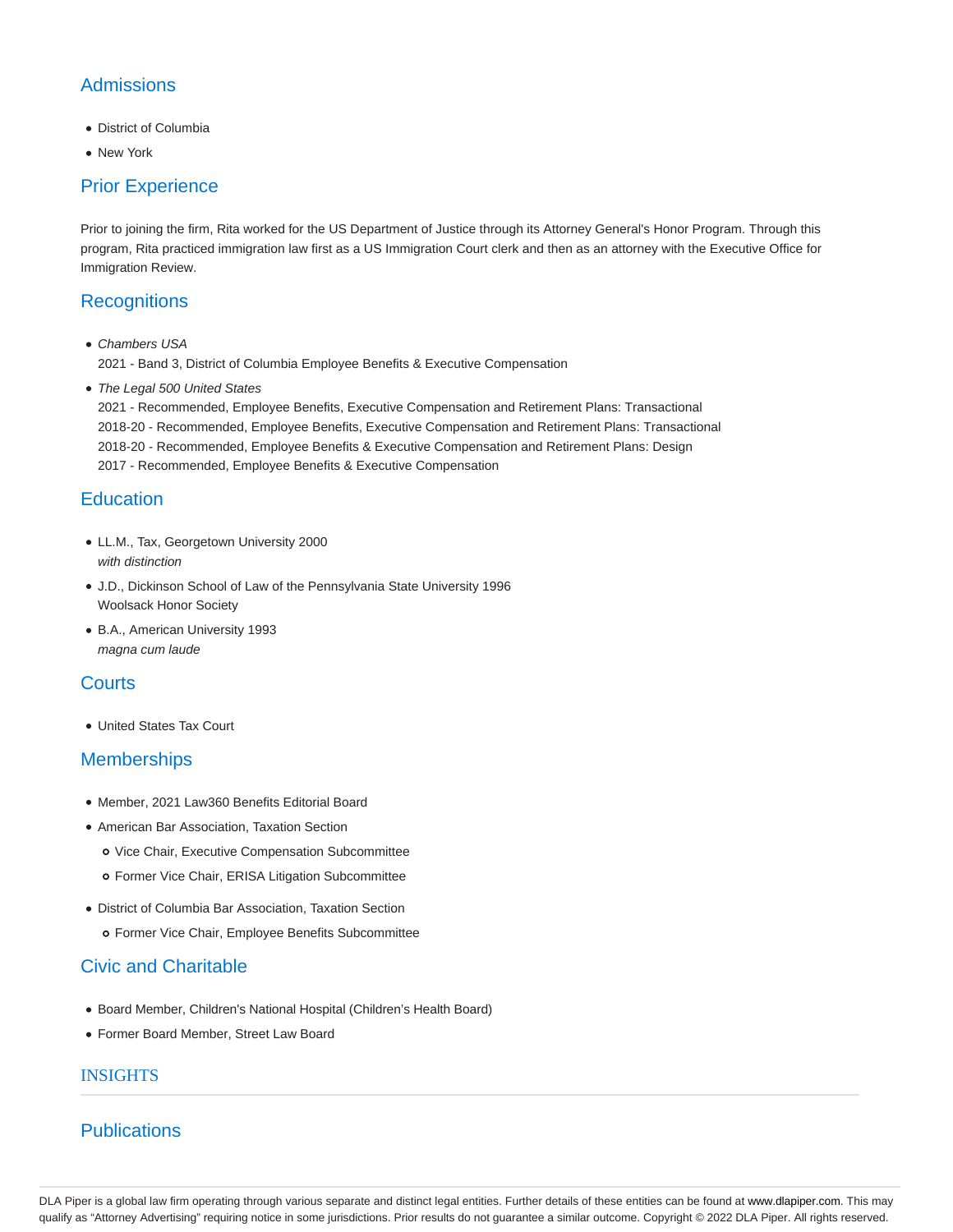**Dobbs v. Jackson Women's Health : Implications for business of a post-Roe landscape**

### 23 June 2022

Dobbs raises a number of important questions for companies and entities.

**Supreme Court remands excessive fee case to Seventh Circuit to determine pleading standard**

#### 1 February 2022

The Hughes case is indicative of many decisions rendered in the lower courts in recent years where courts facing the same or similar excessive fee allegations have reached opposite conclusions.

### **Events**

### Previous

**Diversity and inclusion in the legal workplace: A discussion with Kenji Yoshino**

7 December 2021 | 4:00 - 5:15 EST Webinar

### **NEWS**

**DLA Piper advises Airtower Networks in its strategic investment from DIF Capital Partners**

#### 4 May 2022

DLA Piper advised Airtower Networks, a leading developer, owner, and operator of wireless digital infrastructure, in its strategic growth investment from DIF Capital Partners, a leading global independent fund manager that invests in a broad range of greenfield and operational infrastructure companies and assets worldwide.

**DLA Piper announces new practice leadership**

18 February 2022

DLA Piper is pleased to announce several changes to sub-practice leadership in its Finance, Corporate, Private Equity, Regulatory and Government Affairs, and Litigation practices.

**DLA Piper advises Shell in its acquisition of solar and energy storage developer Savion**

#### 6 January 2022

DLA Piper represented Shell New Energies US LLC, a subsidiary of Royal Dutch Shell plc (Shell), in its agreement to buy 100 percent of Savion LLC (Savion), a large utility-scale solar and energy storage developer in the United States, from Macquarie's Green Investment Group. With this acquisition, Shell expects to significantly expand its global solar portfolio.

DLA Piper is a global law firm operating through various separate and distinct legal entities. Further details of these entities can be found at www.dlapiper.com. This may qualify as "Attorney Advertising" requiring notice in some jurisdictions. Prior results do not guarantee a similar outcome. Copyright @ 2022 DLA Piper. All rights reserved.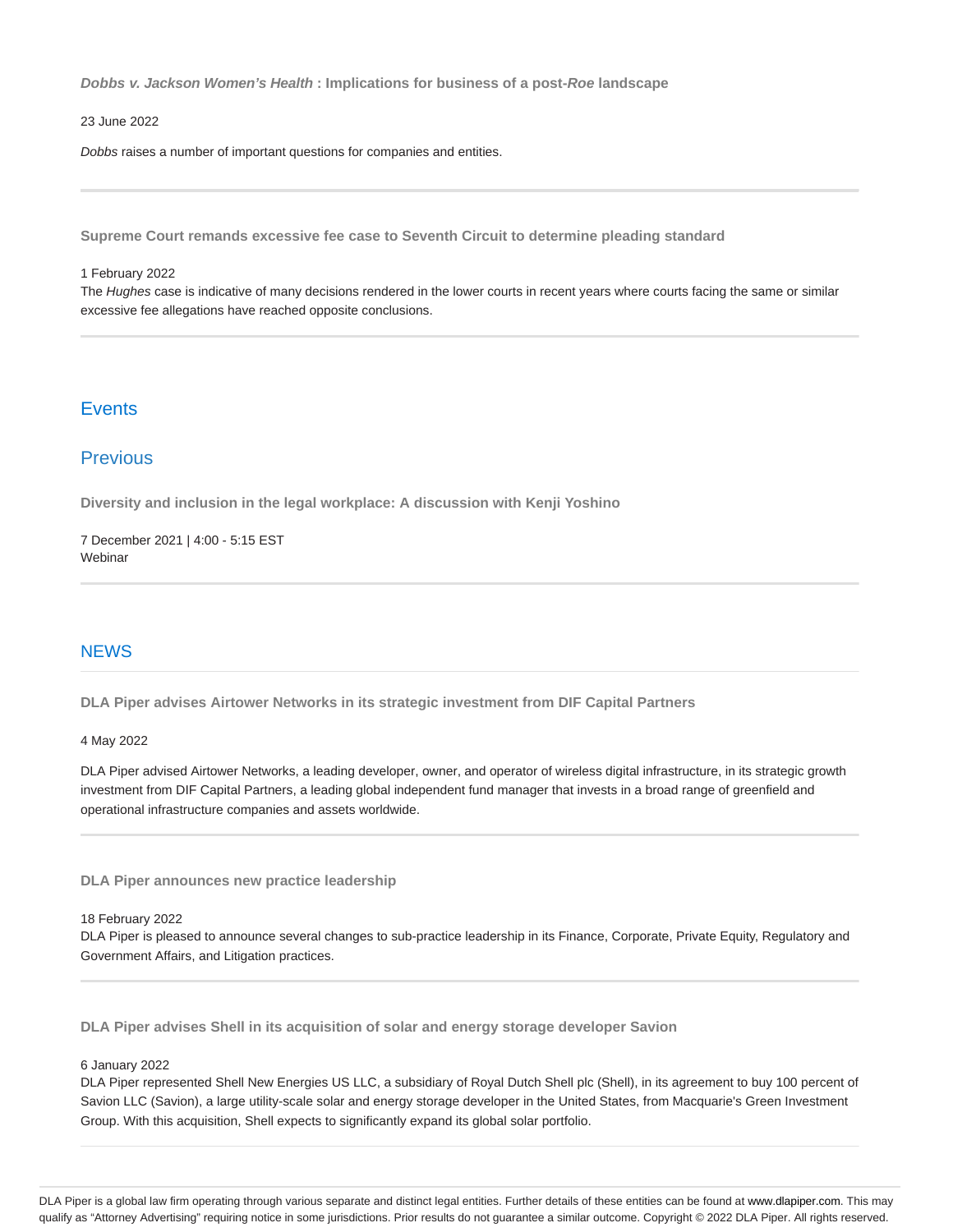**DLA Piper advises Kadmon Holdings in its acquisition by Sanofi**

14 September 2021

DLA Piper is representing Kadmon Holdings, Inc. (NASDAQ: KDMN) in its pending acquisition by global biopharmaceutical company Sanofi S.A. (NASDAQ: SNY) for approximately US\$1.9 billion.

**DLA Piper advises Preqin in its acquisition of Colmore AG**

11 August 2021

DLA Piper represented Preqin, a leading provider of alternative assets data, analytics and insights, in its acquisition of Colmore AG.

**DLA Piper advises CareMax in business combination with Deerfield Healthcare Technology Acquisitions Corp.**

18 June 2021

DLA Piper represented CareMax Medical Group, L.L.C. in its business combination, along with IMC Medical Group Holdings LLC, with special purpose acquisition company Deerfield Healthcare Technology Acquisitions Corp. to create a publicly traded technology-enabled care platform providing value-based care and chronic disease management to seniors.

**DLA Piper partners and firm COO named to Law360 2021 Editorial Advisory Boards**

10 May 2021

DLA Piper is pleased to announce that 11 of its lawyers, as well as firm COO Bob Bratt, have been named to Law360s 2021 Editorial Advisory Boards.

**DLA Piper advises Stack Infrastructure in its issuance of US\$400 million of securitized notes**

#### 19 March 2021

DLA Piper represented Stack Infrastructure, Inc. in its issuance of US\$400 million of securitized notes at a fixed rate coupon of 1.877%.

**DLA Piper advises BASF in the sale of its Kankakee, Illinois, manufacturing site and certain associated business divisions to One Rock Capital Partners**

22 December 2020

DLA Piper represented BASF Corporation in the sale of its manufacturing site in Kankakee, Illinois, and the associated businesses of vegetable-oil-based raw material sterols and natural vitamin E, anionic surfactants and esters produced there to an affiliate of One Rock Capital Partners, LLC, a US-based private equity firm.

**DLA Piper advises Exelon in US\$810 million agreement to sell solar business to Brookfield Renewable**

#### 9 December 2020

DLA Piper is representing Exelon Corporation (NASDAQ: EXC) and its subsidiary Exelon Generation Company in the sale of Exelon Generation's solar business to Brookfield Renewable Partners for US\$810 million.

DLA Piper is a global law firm operating through various separate and distinct legal entities. Further details of these entities can be found at www.dlapiper.com. This may qualify as "Attorney Advertising" requiring notice in some jurisdictions. Prior results do not guarantee a similar outcome. Copyright @ 2022 DLA Piper. All rights reserved.